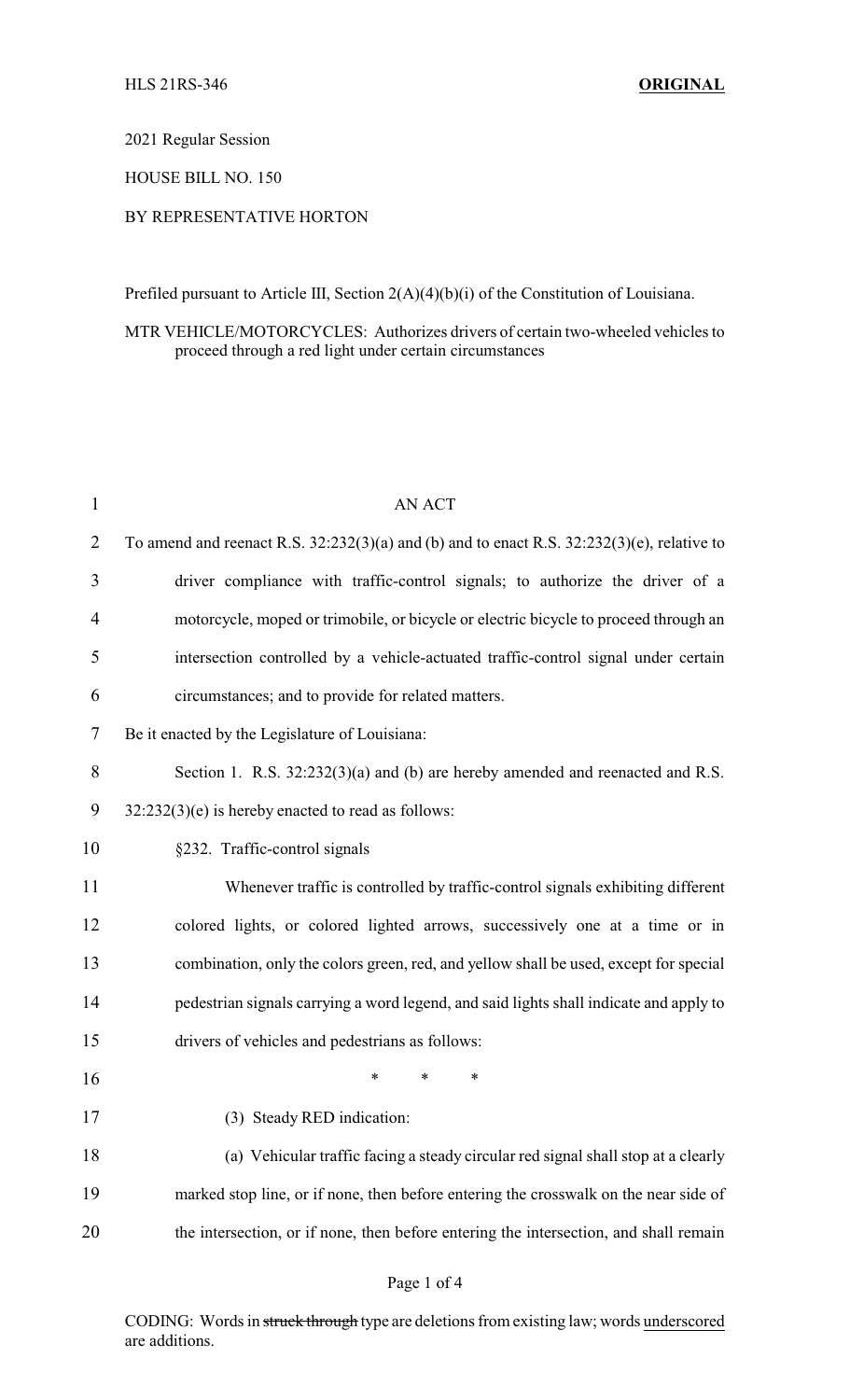| $\mathbf{1}$   | standing alone until an indication to proceed is shown except as provided in          |  |  |
|----------------|---------------------------------------------------------------------------------------|--|--|
| $\overline{2}$ | Subparagraphs (c) and (e) of this Paragraph.                                          |  |  |
| 3              | (b) Vehicular traffic facing a steady red arrow signal shall not enter the            |  |  |
| 4              | intersection to make the movement indicated by the arrow and, unless entering the     |  |  |
| 5              | intersection to make a movement permitted by another signal, shall stop at a clearly  |  |  |
| 6              | marked stop line, or if none, then before entering the crosswalk on the near side of  |  |  |
| 7              | the intersection, or if none, then before entering the intersection, and shall remain |  |  |
| 8              | standing until an indication permitting the movement indicated by such red arrow is   |  |  |
| 9              | shown except as provided in Subparagraphs (c) and (e) of this Paragraph.              |  |  |
| 10             | $\ast$<br>$\ast$<br>∗                                                                 |  |  |
| 11             | (e)(i) Notwithstanding any provision of law to the contrary, including this           |  |  |
| 12             | Paragraph, if the driver of a motorcycle, moped or trimobile, or bicycle or any       |  |  |
| 13             | electric bicycle approaches an intersection influenced by a vehicle-actuated control, |  |  |
| 14             | the driver may proceed through the intersection on a steady red light only if the     |  |  |
| 15             | driver:                                                                               |  |  |
| 16             | (aa) Comes to, and maintains, a full and complete stop at the intersection for        |  |  |
| 17             | two complete cycles of the traffic-control signal or for two minutes, whichever       |  |  |
| 18             | occurs first.                                                                         |  |  |
| 19             | Treats the traffic control device as a stop sign.<br>(bb)                             |  |  |
| 20             | (cc) Determines it is safe to proceed.                                                |  |  |
| 21             | Yields the right-of-way to pedestrians lawfully within an adjacent<br>(dd)            |  |  |
| 22             | crosswalk.                                                                            |  |  |
| 23             | Yields the right-of-way to the driver of any vehicle approaching an<br>(ee)           |  |  |
| 24             | intersection from either direction.                                                   |  |  |
| 25             | (ii) For purposes of this Subparagraph, the following definitions shall apply:        |  |  |
| 26             | (aa) "Cycle" means the total time to complete one sequence of signalization           |  |  |
| 27             | for all movements at an intersection. In a vehicle-actuated controller system, the    |  |  |
| 28             | cycle is a complete sequence of all signal indications.                               |  |  |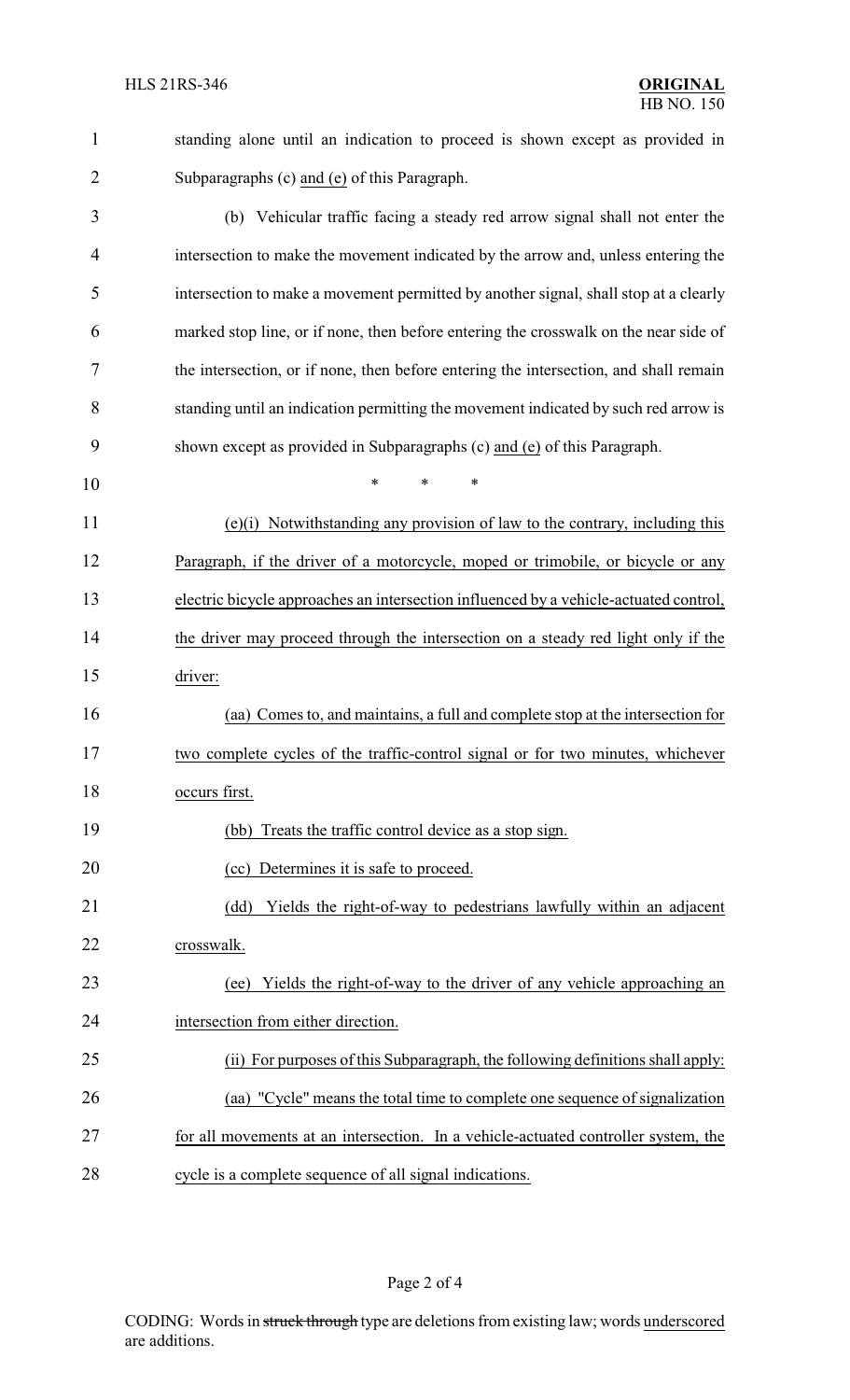|   | (bb) "Vehicle-actuated control" means a system that manages the signal             |
|---|------------------------------------------------------------------------------------|
| 2 | through automatically moving vehicles. The actuated signal timing is influenced by |
| 3 | traffic demand, and it is detected through sensors at all the approaches. Two      |
| 4 | complete cycles of a traffic-control signal constitutes being vehicle-actuated     |
| 5 | influenced.                                                                        |
| 6 | $\ast$<br>$\ast$<br>$\ast$                                                         |
|   |                                                                                    |

# DIGEST

The digest printed below was prepared by House Legislative Services. It constitutes no part of the legislative instrument. The keyword, one-liner, abstract, and digest do not constitute part of the law or proof or indicia of legislative intent. [R.S. 1:13(B) and 24:177(E)]

| HB 150 Original | 2021 Regular Session | Horton |
|-----------------|----------------------|--------|
|-----------------|----------------------|--------|

**Abstract:** Authorizes the driver of a motorcycle, moped or trimobile, or bicycle or electric bicycle to proceed through an intersection controlled by a vehicle-actuated trafficcontrol signal after waiting two light cycles or two minutes, whichever occurs first.

Present law requires vehicular traffic facing a red traffic light to stop at a clearlymarked line or crosswalk, or in the absence of either, before entering an intersection, and remain standing until a green traffic light is displayed.

Present law prohibits vehicular traffic facing a red arrow signal from entering the intersection until a green arrow signal is displayed. Present law requires vehicular traffic facing a red arrow signal to stop at a clearly marked line or crosswalk, or in the absence of either, before entering an intersection, remain standing until a green arrow signal light is displayed.

Present law provides an exception for both of these provisions for vehicular traffic facing a red traffic light to cautiously enter the intersection to turn right, turn left from a one-way street into a one-way street, or to make a U-turn at a signalized U-turn after stopping under the conditions expressed above, except when a sign prohibits a turn. Present law requires such vehicular traffic to yield the right-of-way to pedestrians lawfully within an adjacent crosswalk, or any driver of a vehicle approaching on such other highway from either direction.

Proposed law creates an additional exception for the driver of a motorcycle, moped or trimobile, or bicycle or electric bicycle to proceed through an intersection influenced by a vehicle-actuated control on a steady red light when the driver:

- (1) Comes to, and maintains, a full and complete stop at the intersection for two complete cycles of the traffic-control signal or for two minutes, whichever occurs first.
- (2) Treats the traffic control device as a stop sign.
- (3) Determines it is safe to proceed.
- (4) Yields the right-of-way to pedestrians lawfully within an adjacent crosswalk.